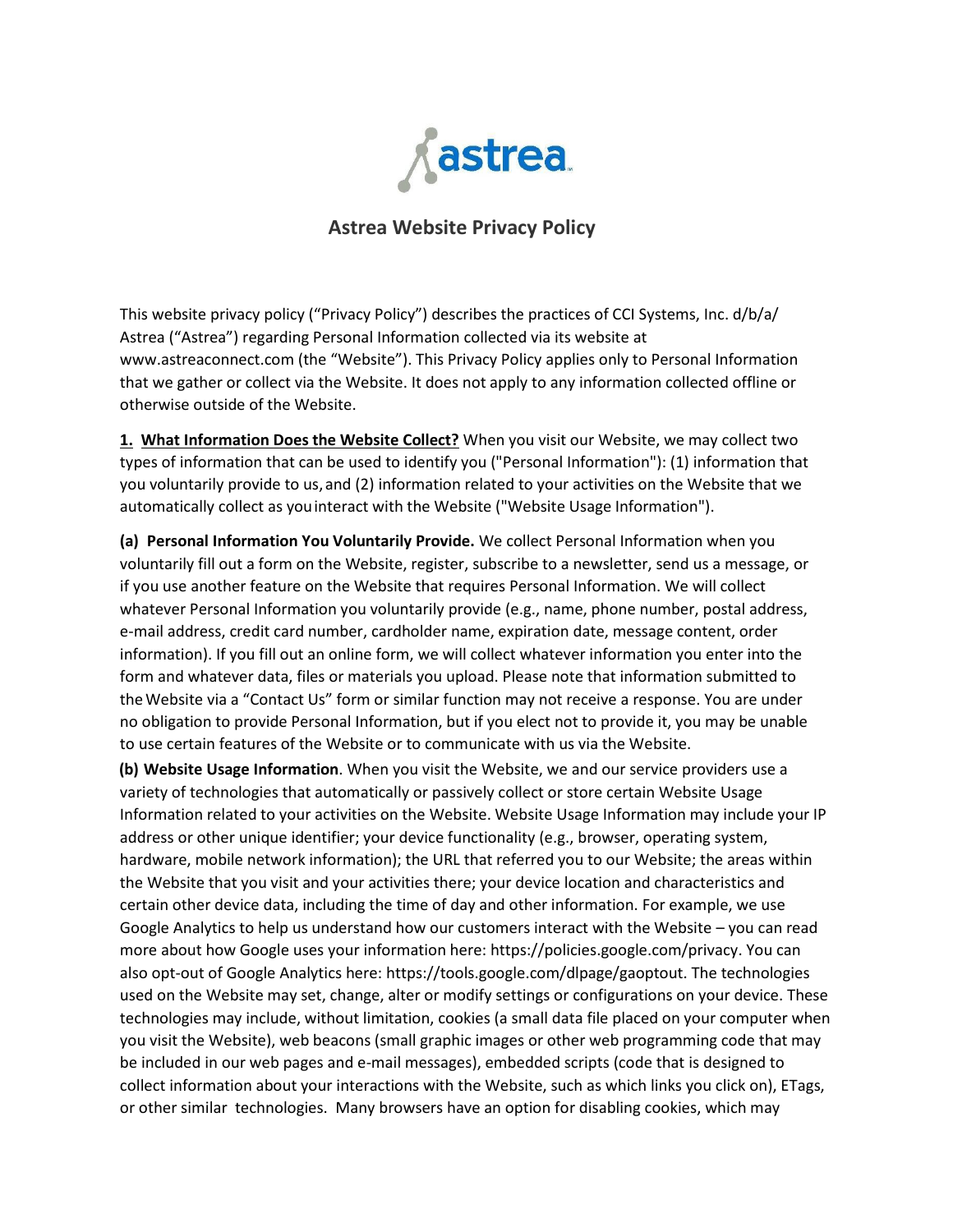prevent your browser from accepting new cookies or enable selective use of cookies. A user who has disabled cookies may not be able to access certain areas of the website.

**(c) Children.** The Website does not offer products or services to children, and we do not knowingly collect any Personal Information from children younger than the age of thirteen (13). We will delete any Personal Information collected that we later determine to be from a person younger than the age of thirteen (13).

**2. How do we use the Information Collected?** We may use your Personal Information or Website Usage Information for various purposes. For example, we use such information to: (1) respond to your inquiries and personalize your experience on the Website; (2) improve our Website or our products and services; (3) provide you with information about products, services, and special offers and other information you request; (4) solicit information from you, manage your account and process payment transactions; (5) for internal business purposes; (6) administer a contest, promotion, survey or other Website feature; (7) provide you with services and products; (8) to comply with applicable laws; and (9) for any other purpose disclosed to you at the time of collection or that you consent to. In addition, Website Usage Information we collect may be used for a number of purposes, such as system administration or security, to help us understand the demographics of visitors to the Website, to enhance the performance and usefulness of the Website, and to audit use of the Website.

**3. Sharing of Personal Information With Third Parties.** We may share Personal Information with third parties under various circumstances. These include, for example:

**When You Request Information From or Provide Information to Third Parties**. You may be presented with an option on the Website to receive certain information or marketing offers directly from third parties or to have us send certain information to third parties or give them access to it. In these instances, your Personal Information and other information may be disclosed to third parties and all the information you disclose will be subject to the privacy policies and practices of such third parties. We are not responsible for the privacy policies and practices of such third parties and therefore you should review their privacy policies prior to requesting information from or otherwise interacting with them.

**Third Parties Providing Services on Our Behalf.** We may share Personal Information with third parties who perform services on our behalf. This includes, without limitation, third parties that: host the Website; operate certain functions or features of the Website; archive data; send communications; analyze data; and provide other services or functions on our behalf, including credit card processing, business analytics, customer service, marketing, distribution of surveys or contests, data security functions, and fraud prevention.

**Affiliates, Business Transfers and Corporate Changes.** We reserve the right to share Personal Information with our affiliates and in connection with a corporate divestiture, merger, consolidation, or restructuring, the sale of substantially all of our ownership interests and/or assets, or other corporate change, including, without limitation, during the course of any due diligence process or in the event of bankruptcy, insolvency or dissolution.

**Administrative and Legal Reasons.** We may also disclose and transfer Personal Information to third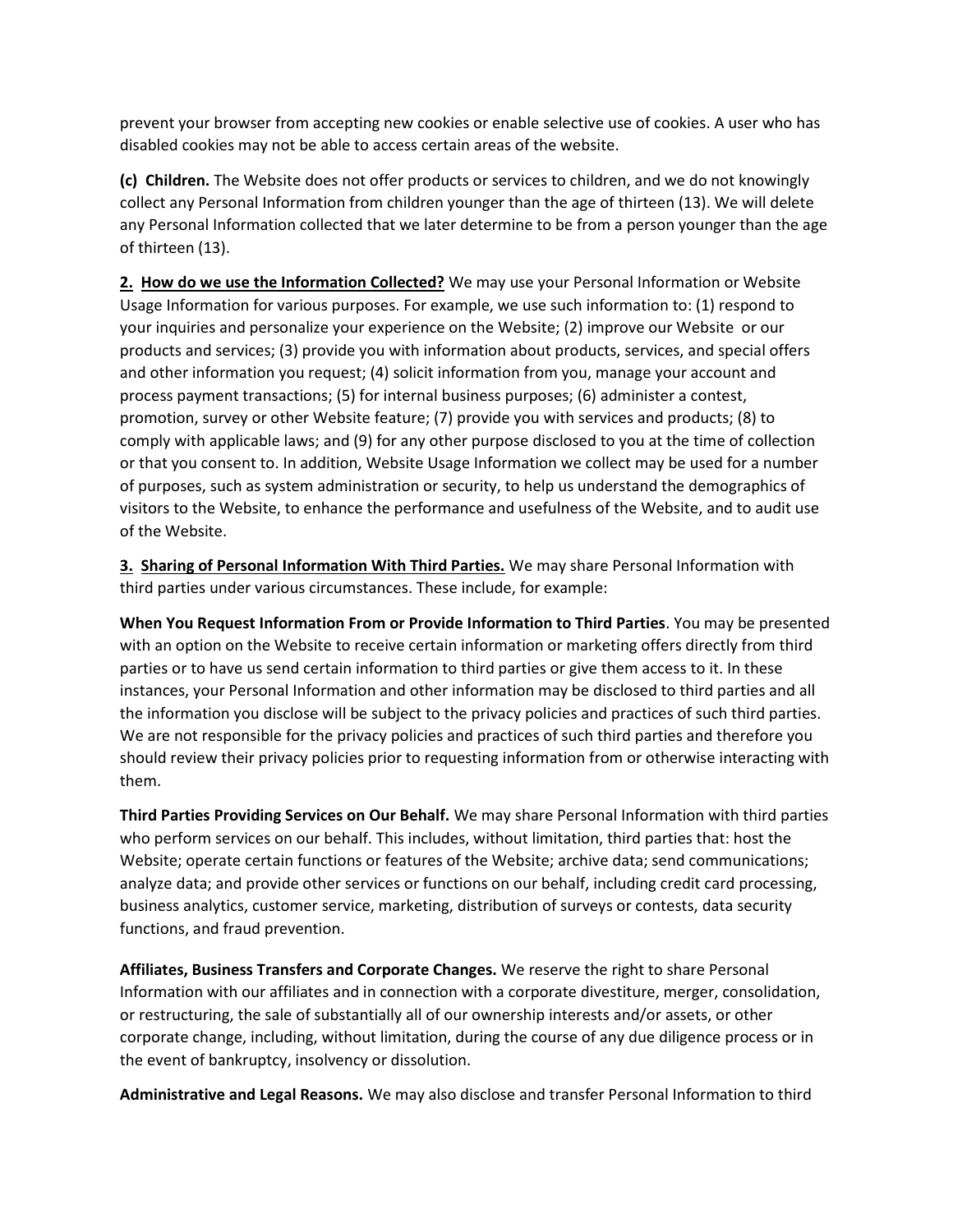parties: (i) in the event we are required to do so to satisfy an applicable law or regulation, to respond to a court order, subpoena, discovery request, or other legal process, or if in our good faith opinion such disclosure is required by law; (ii) at the request of governmental authorities conducting an audit, investigation or other inquiry; (iii) to verify or enforce compliance with other agreements or policies governing the Website, or applicable laws, rules, and regulations; or (iv) whenever we believe disclosure is necessary to limit our legal liability or to protect or enforce the rights, interests, or safety of our company, customers or the Website, its users or other third parties; and in connection with our Terms of Use and other agreements. We also reserve the right to investigate, prevent, or take action regarding illegal or suspected illegal activities and to report to law enforcement agencies any activities that we, in good faith, believe to be unlawful.

**Sweepstakes, Contests and Promotions.** We may offer sweepstakes, contests and promotions (any, a "Promotion") through the Website that may require registration. By participating in a Promotion, you are agreeing to official rules that govern it, which may contain specific requirements of you, such as, allowing the Promotion sponsor to use your name, voice and likeness in advertising or marketing associated with the Promotion. If you choose to enter a Promotion, Personal Information may be disclosed to third parties or the public in connection with the administration of the Promotion, including in connection with winner selection, prize fulfillment and as required by law or permitted by the official rules, such as on a winners list.

**4. User Generated Content.** The Website may permit you to submit ideas, photographs, data, music, video, audio recordings, user profiles, graphics, questions, comments, suggestions or other content, including Personal Information, on blogs, message boards and forms (collectively, "User Content"). User Content is public and shared with any third party that visits our Website, and others may have access to User Content and may have the ability to share it with third parties. Please think carefully before deciding what information you share, including Personal Information, as User Content.

**5. Third Party Content and Links on the Website.** The Website may contain content that is supplied by third parties and those third parties may collect Website Usage Information when pages from the Websites are served to you. In addition, when you are on the Website you may be directed to other sites operated and controlled by third parties that we do not control. We are not responsible for the data collection and privacy practices used by any of these third parties or their sites. We encourage you to note when you leave our Website and to review the third party privacy policies of all third party locations and exercise caution in connection with them.

**6. Security.** We strive to protect and secure your Personal Information. However, no data transmission over the Internet, mobile networks, wireless transmission, or electronic storage of information can be guaranteed to be completely secure, which means we cannot and do not guarantee the security or confidentiality of any Personal Information you provide to us. Please consider this prior to submitting Personal Information to us via theWebsite. The confidentiality of your password for the Website is your responsibility.

**7. Your Choices About Personal Information.** You may opt-out of receiving future communications from us by clicking on the "unsubscribe" link at the bottom of any email from us. If you have any questions regarding your Personal Information or our use of Personal Information, please contact us via one of the methods provided below.